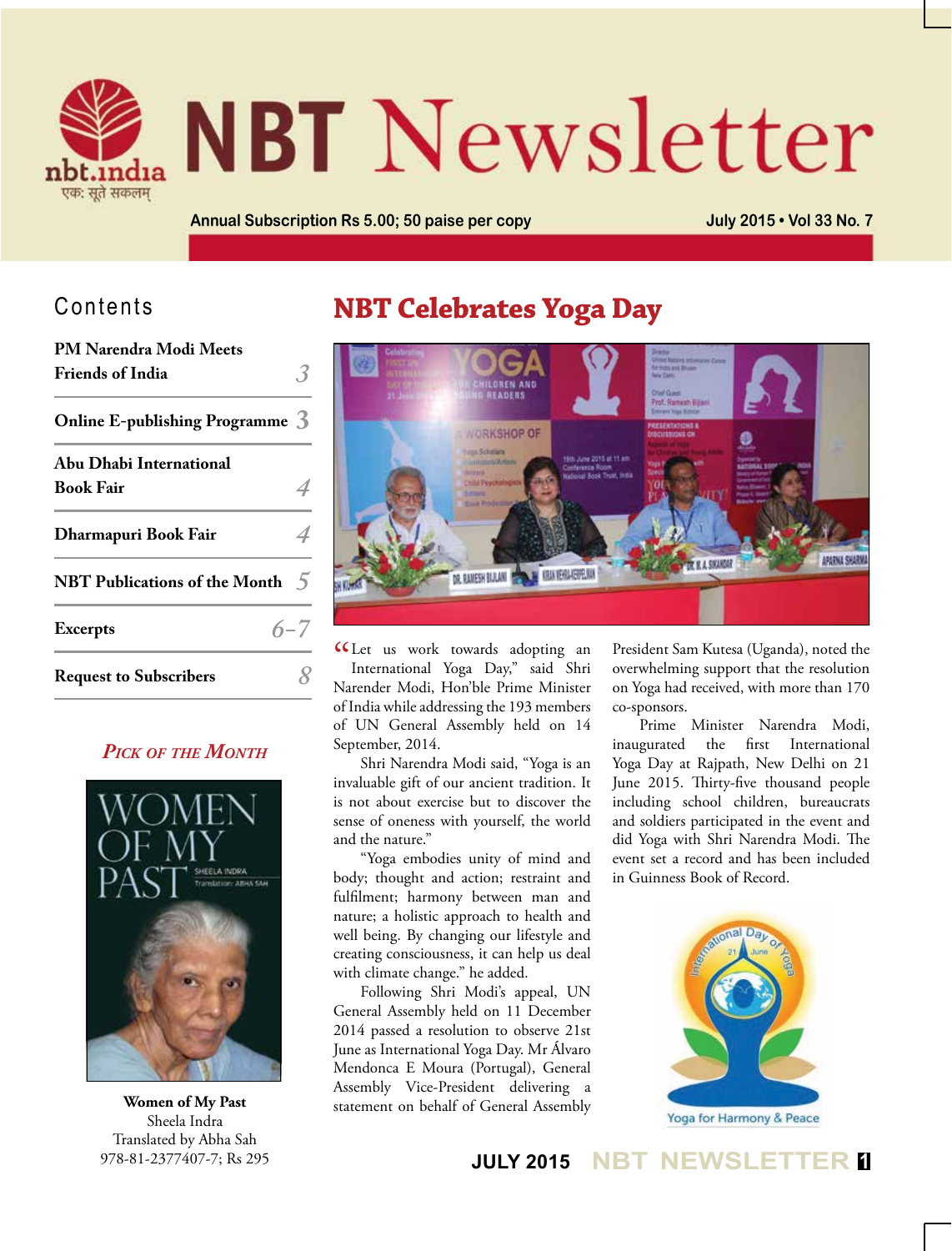#### **Workshop on Yoga in NBT**

National Book Trust, India organized a workshop on 'Developing Books on Yoga for Children and Young Readers' as a run up to the celebrations of the first International Day of Yoga on 21 June as declared by the UNO. The workshop was held at NBT Conference Hall, Vasant Kunj, New Delhi on 19 June 2015.

The august gathering was graced by Ms Kiran Mehra-Kerpelman, Director, United Nations Information Centre for India and Bhutan, as the Guest of Honour on the occasion. She said, "I am pleased to connect with health, peace and reading." Talking about the benefits of the Yoga, she added that, "Stress is chronic in this age. Physical inactivity leads to lifestyle diseases like cancer. Yoga helps in bringing peace of mind and health."

Ms Kiran Mehra-Kerpelman felt that books are powerful medium to make people aware about benefits of Yoga. She also delivered the message of the Mr Ban Ki-moon, Secretary-General, UNO on the occasion.

Prof. Ramesh Bijlani, eminent Yoga scholar was the Chief Guest on the occasion. In his keynote address, he said, "Yoga has a set of techniques to give mental peace and health." He added that *asanas, pranayam* are the visible aspects of the Yoga but it has invisible aspects, too, which make us realize that we are not the doers but we are instrumental of spiritual guidance. He observed that combination of these aspects is necessary while writing for children.

Ms. Aparna Sharma, Registrar (Copyright) & Director (CR&BP), MHRD, lauded the initiative of NBT, and extended her support and encouragement



for tangible outcome of the workshop in the form of books.

Earlier, Dr M.A. Sikandar, Director, NBT India, in his welcome address to the guests said that he does Yoga in the morning as it is a stress-buster. He also informed that Yoga will be the theme of the upcoming New Delhi World Book Fair and there will be focus on children also.

The workshop brought together Yoga scholars, children authors, artists, child psychologists, editors and book production specialists for brain-storming sessions and suggested a road-map for publishing suitable illustrated books on the subject for the target age-group by the Trust.

Brief presentations were made by Dr. Avinash Kumar, a child psychologist, and eminent illustrators for children books like Shri Suddhasattwa Basu, Shri Subir Roy, Shri Soumitra Dasgupta and Ms. Suvidha Mistry. In their presentations, they stressed on how Yoga is a way of life, which can make a person rediscover his best in life, and how Yoga should be introduced

to children of all ages in a creative way so that children will view it as an enjoyable activity and not as something that has been imposed to them. Dr Kumar also mentioned that Yoga for differently abled will help them develop positiveattitude towards life.

The presentations were followed by Q&A session among the participants. In this brain-storming and an interactive session, all the participants opined that Yoga for children is a must, and writers, artists, editors and publishers are responsible to bring out books that are interesting and attention drawing for the young readers.

Those who expressed their views and participated in the interactions included children's writers: Dr Satish Alok, Dr Gopal Chandra Mahakud, Dr Mahipal, Ms. Anupa Lal and Ms. Meenakshi Bharat, Yoga instructor: Ms. Preeti Bhardwaj and Ms. Madhumita Nayak Sahu, artists/illustrators: Shri Partha Sengupta and Shri Mohit Suneja, and Editors, Artists and Book Production Specialists from NBT.





**<sup>2</sup> NBT NEWSLETTER JULY 2015**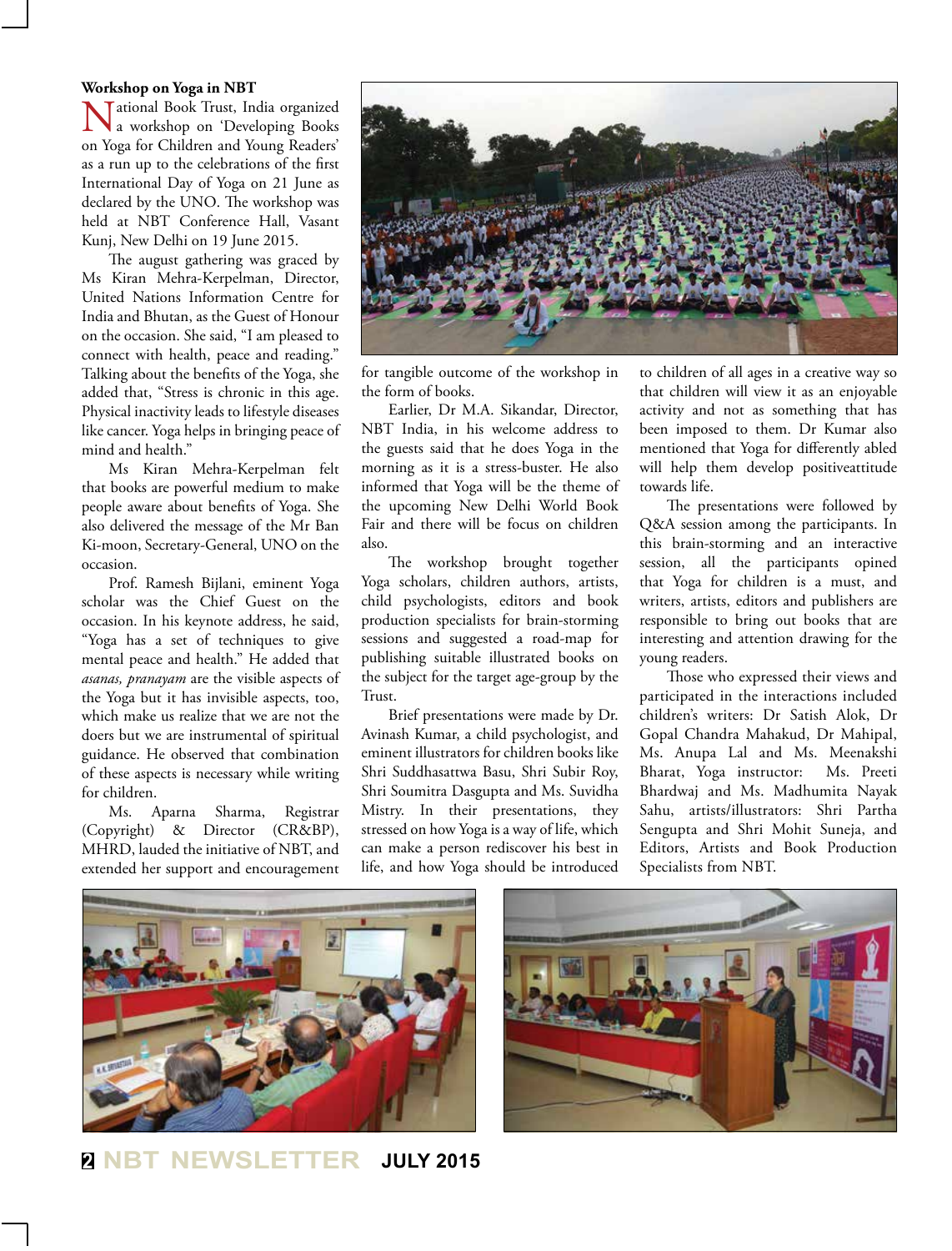## **PM Narendra Modi meets Friends of India**



 $\sum_{\text{t} \in \mathbb{N}}$  s a part of his six-day, three-nation south  $\sum_{\text{t}}$ Korea, Shri Narendra Modi, Hon'ble Prime Minister of India, had an interaction with the 'Friends of India' association in Seoul, South Korea on 19 May 2015.

Emphasizing upon the need for more cultural exchange between the two countries, Shri Modi said, "I find that young generation of Korea is interested in Indian culture, arts and music. We need to find ways by which people working in arts and culture here can remain connected with the similar people in India."

"You know about the Bollywood...but you may not know about the regional films of India," said Shri Modi on the country's cultural diversity. He also urged the members of the association to participate



in the International Day of Yoga on 21 June.

The members of Institute of Indian Studies, Korea also had an interaction with Shri Modi during the programme and showed him the Korean translations of the two books titled *My Little India* and *Looking Back* published by the National Book Trust, India. Shri Modi showed keen interest in the books and called for more exchange between NBT and IISK so that more Indian books could be introduced in South Korea. NBT books in Korean have been published by IISK under NBT's Financial Assistance Programme (NBT-FAP).

NBT initiated this programme to promote and pursue translations of Indian books into foreign languages. The

programme provides suitable incentive in the form of financial assistance to the foreign publishers for translation of original Indian writings published by Indian publishers in English, Hindi and other Indian languages into foreign languages.

Broad categories of fiction, nonfiction, science & technology, and books for children are published under the programme except dictionaries, magazines, journals, textbooks for schools/colleges and professional courses like medicine, engineering, pure & applied sciences, business administration. Writings in Indian languages where an English translation is not available, and accepted for translation into foreign languages, NBT facilitates its translation into English.

## **Online E-publishing Programme**

National Book Trust, India in association with the Goethe Institute organised an online course on e-publishing of six months duration. Kicked-off on 15 April 2015 at its premises at Vasant

Kunj, New Delhi, a twoday introductory workshop was also organized for the participants on the occasion.

 Dr M.A. Sikandar, Director, NBT, inaugurated the programme. He said that the Trust has been organizing the publishing courses across the country to cater to the needs of the publishing industry for

skilled professionals. Besides giving an overview of the publishing scenario, the course content includes, commissioning, copyright, editing, production, design, sales and marketing. He added that this

course has been initiated to help the participants to understand the latest trends associated with the e-publishing.

About 30 participants from various publishing houses from across the country

> attended the programme. The participants were introduced with the basic features of the programme like different types of the devices available for e-publishing, promotion of e-books, marketing, influence of technology on publishing etc.

The workshop was conducted by Dr Harald Henzler and Mr Fabian Kern.



**JULY 2015 NBT NEWSLETTER <sup>3</sup>**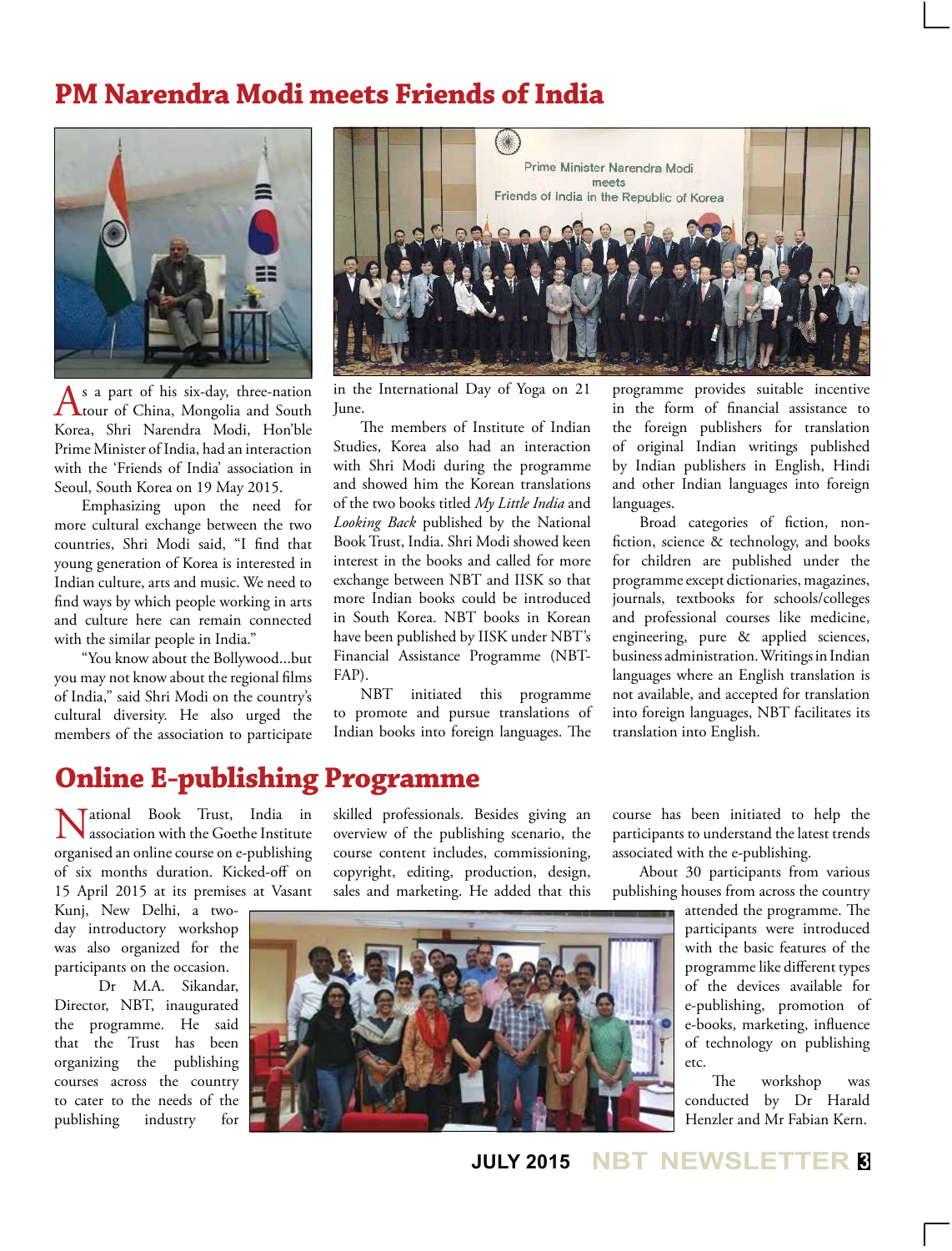## **Abu Dhabi International Book Fair**

The 25th anniversary edition of Abu Dhabi International Book Fair was held at the Abu Dhabi National Exhibition Centre, Abu Dhabi from 7 to 13 May 2015. The Fair was inaugurated by Sheikh Abdullah Bin Zayed Al Nahyan, UAE Foreign Minister.

Shri T.P. Seetharam, Ambassador of India to UAE inaugurated the NBT stall at the Fair. Apart from NBT, 21 publishers from India including Jiwan Books International, Jaico Books, CAPEXIL, Art Press, DC Books participated in the Fair.

Celebrating its Silver Jubilee edition, the Fair featured a series of panels and seminars under the theme 'Sheikh Zayed: Light Illuminates the Future' dedicated to the late Sheikh Zayed Bin Sultan Al Nahyan, the founding father of the UAE, who was this year's focus personality. A dedicated exhibition charted his intellectual legacy based on his belief in education and culture as fundamental pillars for building a strong, modern state and developing international relations.

Republic of Iceland was the Guest of

## **Dharmapuri Book Fair**

National Book Trust, India Administration, Dharmapuri organised **N** another **book heads interval** a nine-day book fair at Vallalar grounds, Dharmapuri, Tamil Nadu from 2 to 10 May 2015.

While inaugurating the Fair, Dr Vivekanandan, District Collector, Dharmapuri, said, "This event will be the beginning to bring books closer to the people. Healthy reading habit can help change the life of the younger generation."







Honour country. The Iceland Pavilion, displayed a selection of books and publications from the country's authors, covering poetry, drama, fiction, children's books, and illustrations.

This year's edition attracted a quality audience due to the increase in the number of exhibitors. A total of 600 authors and 1,181 publishers from 63 countries participated in the event. They displayed more than 500,000 titles in 30 languages. Artistic works related to book covers, book illustrations and animation among other genres were showcased at the Illustrator's Corner.

The Fair also featured several specialised platforms, including an extended e-zone service provider's area where leaders in digital publishing, new technology, digital content and publishing services tackled the opportunities and challenges facing the future of an evolving digital industry.

Shri Hemant Kumar Srivastav, Joint Director (Admin & Finance) and Shri Rajeev Chaudhry, Dy. Director (Exh.) represented NBT at the Fair.



Dr Vivekanandan urged students to develop reading habit and read books of different genres including literature, science & technology, history, geography, biography of eminent personalities belonging to different fields. He also thanked NBT for organizing the book fair in the city. After the inauguration, he visited NBT stall and browsed the books.

About hundred publishers and booksellers from the state and other parts of the country took part in the Fair. Books in both English and Tamil, educative materials like CDs and laboratory and scientific equipments for students were on display. Books for competitive exams attracted the students.

Several literary and cultural events were also organized during the Fair in which eminent writers, poets, scholars, orators and eminent personalities participated. The fair attracted a large number of enthusiastic booklovers.

Shri Mathan Raj, Tamil editor, NBT India coordinated the Fair.



**<sup>4</sup> NBT NEWSLETTER JULY 2015**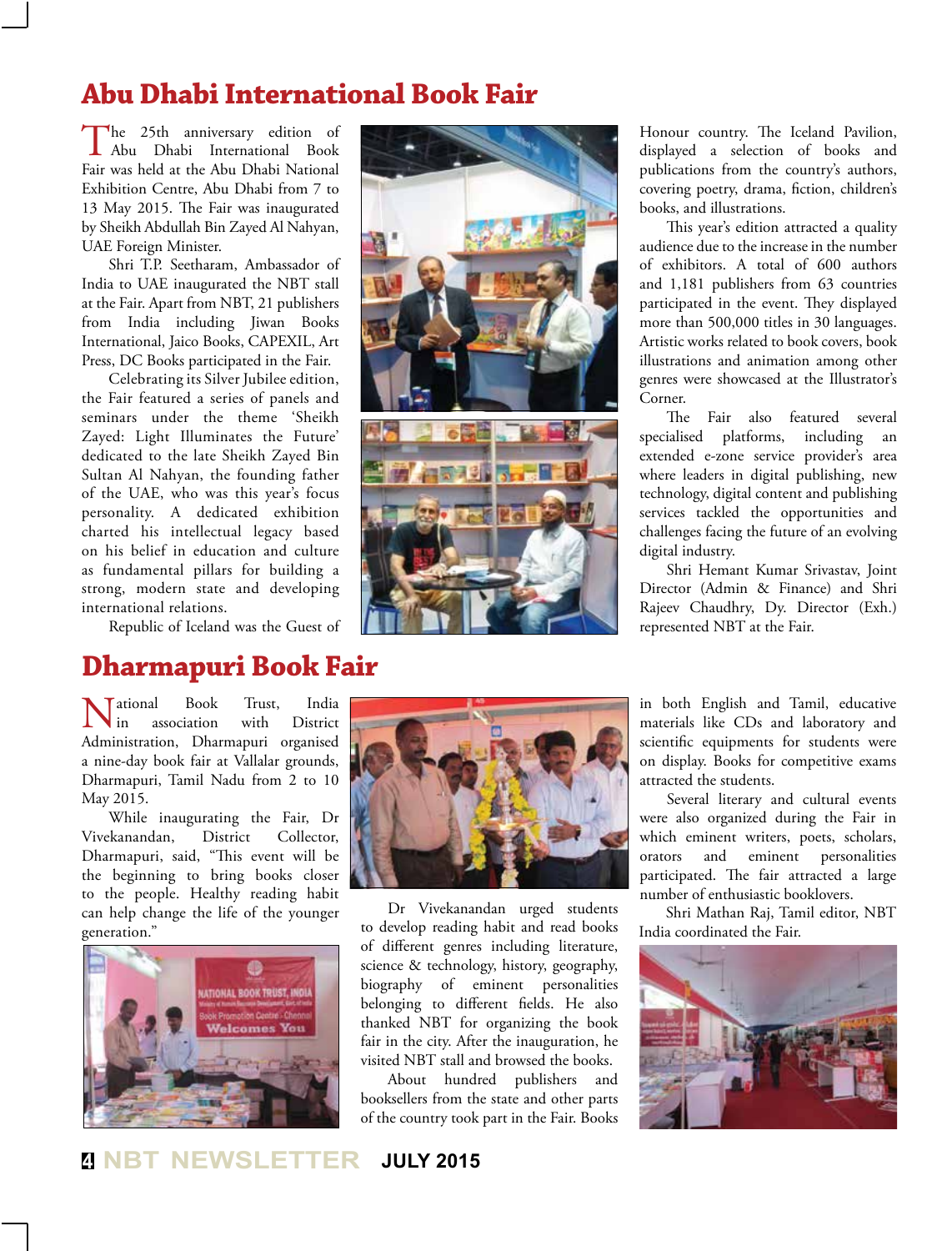## **NBT Publications of the Month**

**Acharya Kripalani: Memoirs of P.D. Tandon** R.K. Tandon (Ed.) 978-81-237-7406-0; Rs 105



The book is based on the renowned journalist and freedom fighter, P.D. Tandon's interactions and experience with Jeewatram Bhagwandas (J.B.) Kripalani, popularly known as Acharya Kripalani. A Gandhian, Kripalani was a man of masses who was involved in the Non-Cooperation Movement and worked in Gandhi Ashram for the cause of social reform and education. He was the President of the Indian National Congress who later formed the Kisan Mazdoor Praja Party which subsequently merged itself into the Praja Socialist Party. He was a powerful writer and an eloquent speaker, who contributed to Indian politics both in the pre and post Independence era.

#### **The Strange World of Animals**

G.S. Unnikrishnan Nair 978-81-237-7410-7; Rs 230

Exploding ants, parachuting Spiders, Butterfly's eau de cologne, boxing shrimps, inflating frogs, shape-shifting octopus, singing whales—the animal kingdom is full of wonders. Each animal is a genetic marvel. Nature has blessed them with many special capabilities that even humans have been trying to imitate since long. We have been exploring the animal world since ancient times and many secrets regarding the life of animals have been revealed. Recent explorations have



revealed some animals, which have been unknown to us until now. Many more are yet to be found out. In this interesting book, presented like a safari, the readers will travel around the animal world to see some of the curious creatures and their strange life.

G.S. Unnikrishnan Nair, a science communicator and popular science writer, has published over 2000 popular science articles, 37 books, and scripted & directed more than 100 TV documentaries. Presently working as Assistant Director of Agriculture in Department of Agriculture, Kerala, he has been honoured with many prestigeous awards.

#### **Women of My Past**

Sheela Indra 978-81-2377407-7; Rs 295 The book traces the lives and tribulations of three generations of women, born



between the years 1860 and 1930. Sheela Indra's women remain graceful fighters, passive or active. Written as a memoir in Hindi, and translated by Abha Sah into English, the book recreates the socio-economic conditions and the often suppressive environment of those days, and paints vibrantly the gradual change that preceded today's woman.

Sheela Indra (*b*. 1931) is a writer of Hindi short stories. A whole generation of children has grown up looking forward to her stories in *Parag*, a popular children's magazine. The Women of My Past was originally published in Hindi as *Kya Kahun Kya Na Kahun*.

**How Do They Evolve?** Karen Haydock 978-81-237-7371-1; Rs 130



Did you know that the kinds of vegetables and other crops we eat everyday did not always exist? Five or ten thousand years ago, there was no cabbage, cauliflower, or radish anywhere in the entire world! Where did these vegetables come from? And how do plants evolve? This book will not answer all questions about plant evolution. But it should help you start wondering, and asking questions... And maybe you will even get inspired to do some science to explore: How do they evolve?

Karen Haydock is an educationist, artist, teacher, and scientist. Her research includes developing materials and methods to help teachers and students learn about biology, agriculture, and evolution. Presently a faculty member at Homi Bhabha Centre for Science Education (TIFR) in Mumbai, Karen Haydock's other books include *From Bone To Stone*, published by NBT.

## **JULY 2015 NBT NEWSLETTER <sup>5</sup>**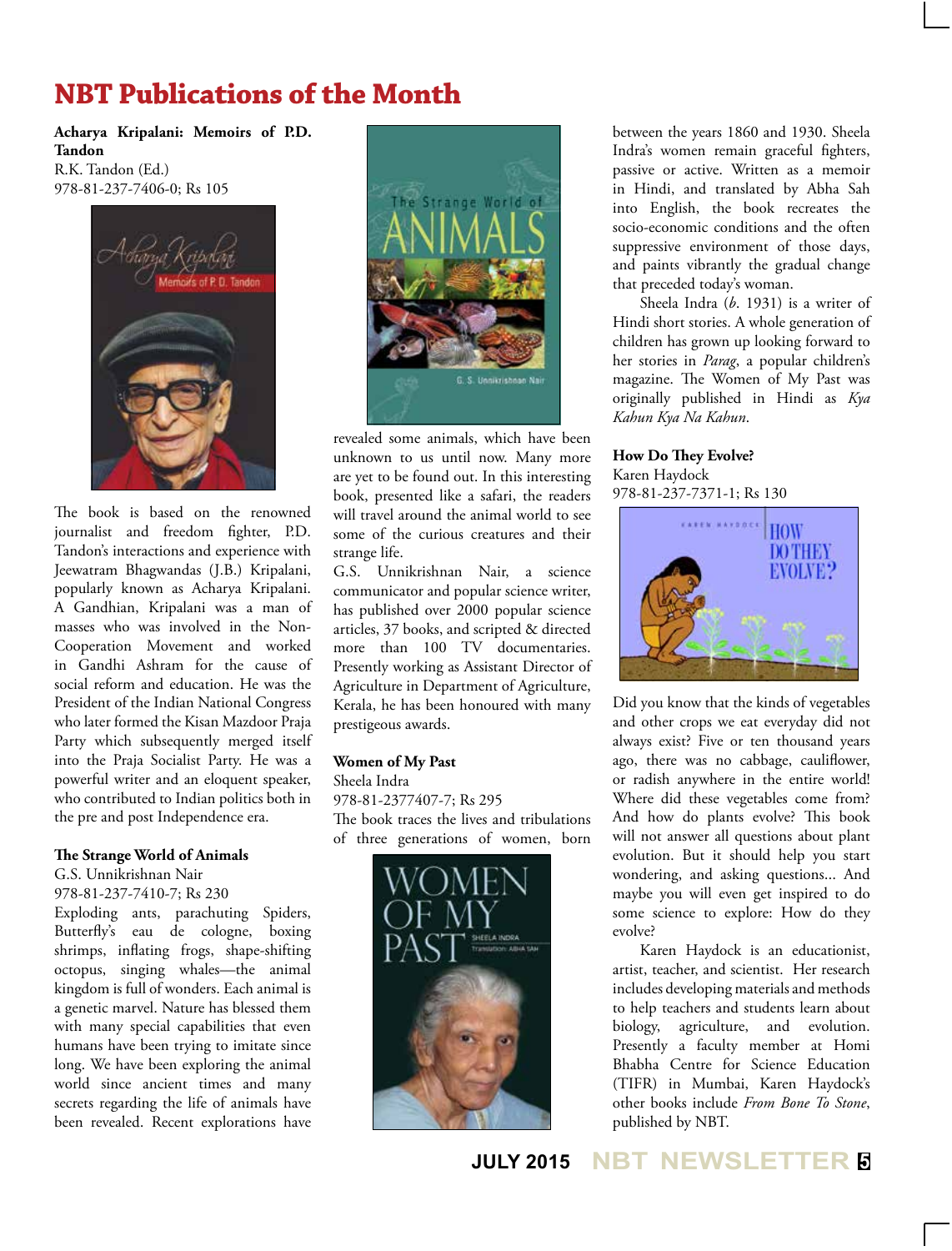## **Excerpts**

National Book Trust, India has published a title *Acharya Kripalani: Memoirs of P.D. Tandon,* edited by R.K. Tandon. Herein we reproduce an exerpt from the Chapter 'Gandhi's Most Devoted Follower'.

Acharya Kripalani was one of the most devoted followers of Mahatma Gandhi whom he followed in word and deed. Many followers of Gandhiji despised him because of his caustic and casting remarks. Paying tributes to Gandhiji once Kripalani said, "To fight Gandhi is to fight in air."

He worshipped Mahatma Gandhi who had made a terrific impression on his living and working style. Although there was hardly any similarity between Gandhi and Kripalani, yet the latter had become a completely changed man with life's new understanding and was willing to convert to the philosophy of truth and non-violence of Gandhi. Bapu was also impressed by his brilliance, integrity and sincerity.

Kripalani was considered to be a 'blind' and most orthodox follower of Gandhi. Once speaking in a big gathering, the Acharya said, "I am accused in some quarters for being a blind follower of the Mahatma. I wish to assure you that I have tried my best to resist him but found him irresistible. I have questioned him on many occasions, argued with him several times, differed with him most violently, but I must confess that he was always proved right and I wrong. ... I know my old man better than others." No doubt, he did and Gandhiji, too, knew him well and greatly liked him.

Kripalani's interpretation of Gandhi and Gandhism was most original, refreshing and revolutionary. I do not think that many Leftists could take a more Leftist view on the needed occasions than Kripalani. He was not impatient to get power with many reservations and qualifications. He wanted to wrest it from the unwilling hands on the right occasion. A friend of Kripalani told me that during the Cabinet Mission negotiations, he often used to say, "We must not spoil our case



978-81-237-7406-0; Rs 105

with this Cabinet Mission. For impatience we shall have to pay heavily." In his tribute to Gandhi, Acharya had observed the following:

"Mahatmaji is no more with us in body. But if we will only follow him and work in the light by which he has illuminated our path, he shall be with us always in spirit.

His death only proves that the world is not yet ready for his doctrine of truth and ahimsa as applied by him to individual and group life. The way of truth and nonviolence is yet the way of martyrdom as it has been throughout history.

His faith in the moral law was most seriously tried by recent events; yet he stood the test. His faith did not falter in the darkest hour of his life. Whatever may happen to those who are considered his people there must be no retaliation. There must be no reprisals. There must not be even mental violence. Whatever may happen to Hindu and Sikh houses, no Muslim houses vacated through fear and violence must be occupied. Even vacated Muslim villages must remain unoccupied. Muslim women kidnapped from Pakistan must be returned in safety and honour even though Pakistan may not do, likewise in the case of Hindu and Sikh women.

Gandhiji always held that the rigour of the moral law required that one must magnify one's own faults and those of one's community and minimize the faults of others and of other communities. It is only thus that the moral law can be truly

fulfilled, and when so fulfilled the results must be good. The man and the nation that works in the light of the moral law can never come to grief. Where there is dharma, ultimate victory is assured.

He showed the world that the love of one's people never can be inconsistent with the love of humanity. He made no distinction between a Hindu or a Muslim or a Sikh, or a member of any other community, or between an Indian and a non-Indian. For him there was only one humanity and one law and that the moral law by which the whole world is bound and united.

It was our great good fortune that such a high and noble personality was born in our midst even in our slavery and degradation. Today, it is our humiliation and shame that, he who was spared by his foreign opponents enemies he had none, was killed at the hands of one of our own people, the people whom he had served so wisely and well. The man who perpetrated this crime knew not what he was doing. It was not Gandhiji whom he killed. He struck at the Father of the Nation, its very soul.

With Mahatmaji's departure the country has been orphaned at a time when his wise and moral counsels were needed most. He was one man who made us respectable throughout the world even in our slavery. He cemented all our internal differences and divisions. To him we turned in all our difficulties, private and public. To him life and death were the same. He always said that he was in the hands of God. For him the body was nothing; the soul everything and his soul freed from the shackles of his body pervades the universe.

Today, before us, who called him our master and derived from him whatever little merit we possess, the task is to close our ranks and unite and work in his spirit and bring about the Swaraj of his dreams for which he had only time to lay the barest foundations. May his blessings be with us and may God give us strength and honesty of purpose to carry forward his mission which embraced in its wide scope, no particular creed, community or country but the whole of humanity."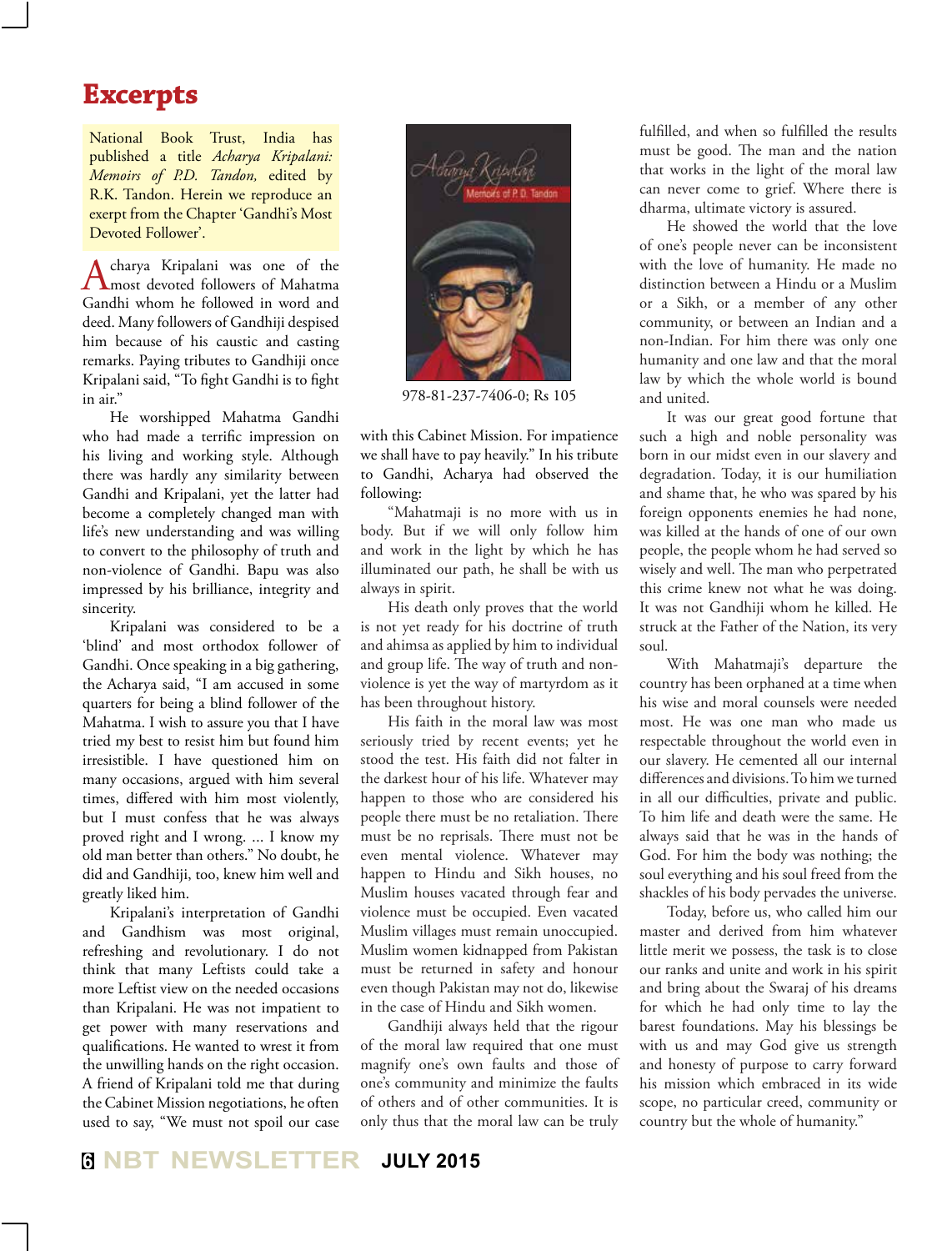## **Excerpts**

The Trust has recently published a Popular Science book titled *The Strange World of Animals* by G.S. Unnikrishnan Nair. Herein we reproduce an exerpt from a chapter on insects titled 'Buzz… World'.

#### **Good Shepherd**

Many ants have their own cattle: Caterpillars, Aphids, or Tree bugs. They stroke these creatures, which then exude drops of tasty fluid. These 'dairy cattle' are guarded by the ants, which may herd them into special enclosures they have built for this purpose. Scientists have described how one ant species was observed building sheds for the enclosure of their cattle. When some fencing was damaged, and the cattle began escaping, four ants went after them, turned them around and got them back into the damaged shed. Then, while some guarded the opening, others repaired it. Other ants herd caterpillars into special reserves where they care for and milk them, and then drive them out to pasture every day so the 'cattle' can feed on plants.

## **Honey-storing Ant**

In the Australian desert is a species of ant, which will, at random, select certain of its ants and use them as honey pots. Cells are built for them deep underground and there they live as the reservoirs of the ant hive. Each ant is pumped full of honey to the point that he is an almost transparent golden colour. The worker ants collect nectar from flowers during the short periods when they flower during rainy seasons, take it home and store it in their honey ants. Each storage ant holds as much fluid as you would find in a grape! When dry weather comes, the ants go to the honey ants and obtain their food. They would die without this storage facility.

## **Mourn the Dead**

One variety of Assassin Bug sits at the entrance of a termite nest with dead termites attached to its back. Worker termites that come to investigate the bodies are impaled on the bug's sharp beak to be sucked dry and added to the lure.

Some female assassin bugs have a



978-81-237-7410-7; Rs 230

special way of protecting her eggs. She goes to the camphor plant and rubs the resin of it onto her belly. Then she lays her eggs, and carefully coats each egg with this resin. This coating acts like 'mothballs', and keeps ants from eating the eggs.

## **Legs of Steel**

Scientists have studied the marvellous hind legs of the grasshopper. This little creature can leap about 10 times its body length in a vertical jump, or 20 times its length (almost one meter) horizontally. The grasshopper only weighs 30.8 g, and its leg muscle is only 1/25th of a gram, so it has a power to weight ratio of 20,000 to one. Its tiny hind leg muscle exerts power equivalent to 20,000 grams for each gram of its own body weight.

## **Ants can Count too**

Can ants count? Ants are sent out from the nest to find food and bring it back. When they find a piece that is too large, they go back and get other ants to come back and help them. A scientist carefully cut a dead grasshopper into three pieces. The second was twice as large as the first, and the third twice as large as the second. Then the three pieces were placed in different places. When the scout ant found each piece, he looked it over for a moment, tried to lift it, and then rushed off for helpers. Twentyeight ants were brought back to work on the smallest; 44 on the one twice as large, and 89 on the third. The scout ants estimated it very well.

#### **Web Spitter**

The Spitting Spider is the only spider with silk glands in both its head and abdomen. This spider has a really interesting way of catching prey. The silk glands work in conjunction with its venom sacs to spray poisonous silk from its fangs. When it is ready to catch the prey it pushes its front and back body segments together and spits a poisonous silk at the insect, or whatever it has chosen for dinner that night, in a zigzag pattern, to stop the bug from struggling, and eats it.

#### **Bee Dance**

Worker bees have a special dance to tell the other workers how much food is available, which direction from the hive, and how far away. The entire dance is observed in the total darkness of the hive yet from it the other bees know exactly how much honey to tank up on to get to the flowers and back, where to go, and how much they will find there.

### **Killer Caterpillars**

Certain tropical Inchworms are actually predatory, posing as a twig or leaf until another insect gets too close. They are the world's only known carnivorous caterpillars. Some Hawaiian caterpillars prey upon snails, wedging their silken casing under the victim's shell and tying it down with silk to feed at the insect's leisure.

#### **Carpet of Death**

Males of a certain predatory mite have giant, crushing mandibles while the females have rhinoceros-like 'horns'. The males use their jaws to herd dust mites to where the female can impale them. Another dust-mite hunter is a fat, barely mobile mite that hides itself in piles of rubbish; when another mite passes by; it spits out a long strand of sticky saliva, like the tongue of a chameleon, and reels in its prey.

## **Bullet Ant**

Costa Rican bullet ant is known for its burning bite. Bite by the ubiquitous bullet ant could knock out a grown man for hours from the intense, burning pain.